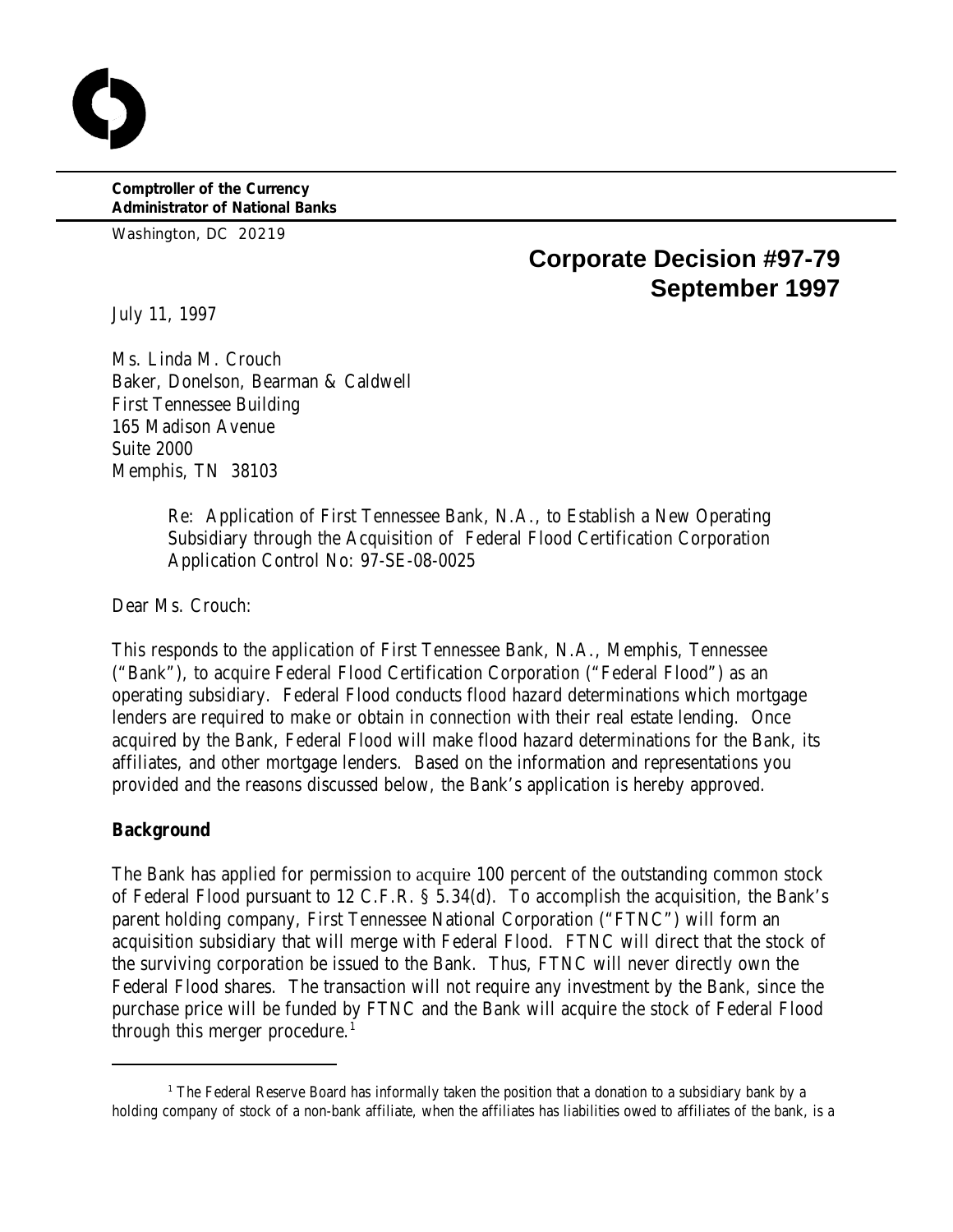Federal Flood performs certain services that are essential for making loans in flood-prone areas. The National Flood Insurance  $Program<sup>2</sup>$  mandates that lenders making loans, or servicing loans for the Federal National Mortgage Association or the Federal Home Loan Mortgage Corporation, require borrowers to purchase flood insurance if their loans are secured by improved real estate or a mobile home located in an area designated by the Federal Emergency Management Agency ("FEMA") as a special flood hazard area. In order to determine which borrowers are required to purchase flood insurance, a lender must obtain a flood hazard determination for the property.

Federal Flood reviews residential and commercial real property to determine whether such properties require flood insurance coverage in accordance with applicable federal law, rules and regulations. It provides flood zone information to mortgage lenders by identifying the location of the collateral on a FEMA flood map and by providing certification to the mortgage lenders as to whether such property is located in a special flood hazard area. Federal Flood monitors the status of the flood zone during the term of the loan. Along with the standard flood hazard determination, Federal Flood prepares a borrower flood notice whereby the lender informs the borrower of the requirement to purchase flood insurance on the property. Once this notice is returned, signed by the borrower, the lender keeps it in its file for the term of the loan. If the borrower does not purchase such insurance, the lender must do so on behalf of the borrower.

Once acquired by the Bank, Federal Flood will provide flood plain certification services to the Bank and its affiliates, in connection with their real estate lending programs. In addition, Federal Flood will continue to market its services to other unaffiliated mortgage lenders throughout the United States. The Bank plans to retain Federal Flood's current management, while one Bank officer will become the company's sole director.

#### **Discussion**

## *A. Statutory Framework*

The National Bank Act provides that national banks shall have the power:

 $[t]$  exercise  $\ldots$  all such incidental powers as shall be necessary to carry on the business of banking; by discounting and negotiating promissory notes, drafts, bills of

purchase of assets and thus a "covered transaction" under section 23A of the Federal Reserve Act, 12 U.S.C. § 371c, the value of which is measured by the amount of the interaffiliate liabilities. The Bank's counsel has represented that Federal Flood has no liabilities to affiliates of the Bank.

<sup>&</sup>lt;sup>2</sup> See the National Flood Insurance Act of 1968, the Flood Disaster Protection Act of 1973 and the National Flood Insurance Reform Act of 1994, 12 U.S.C. §§ 4001-4129.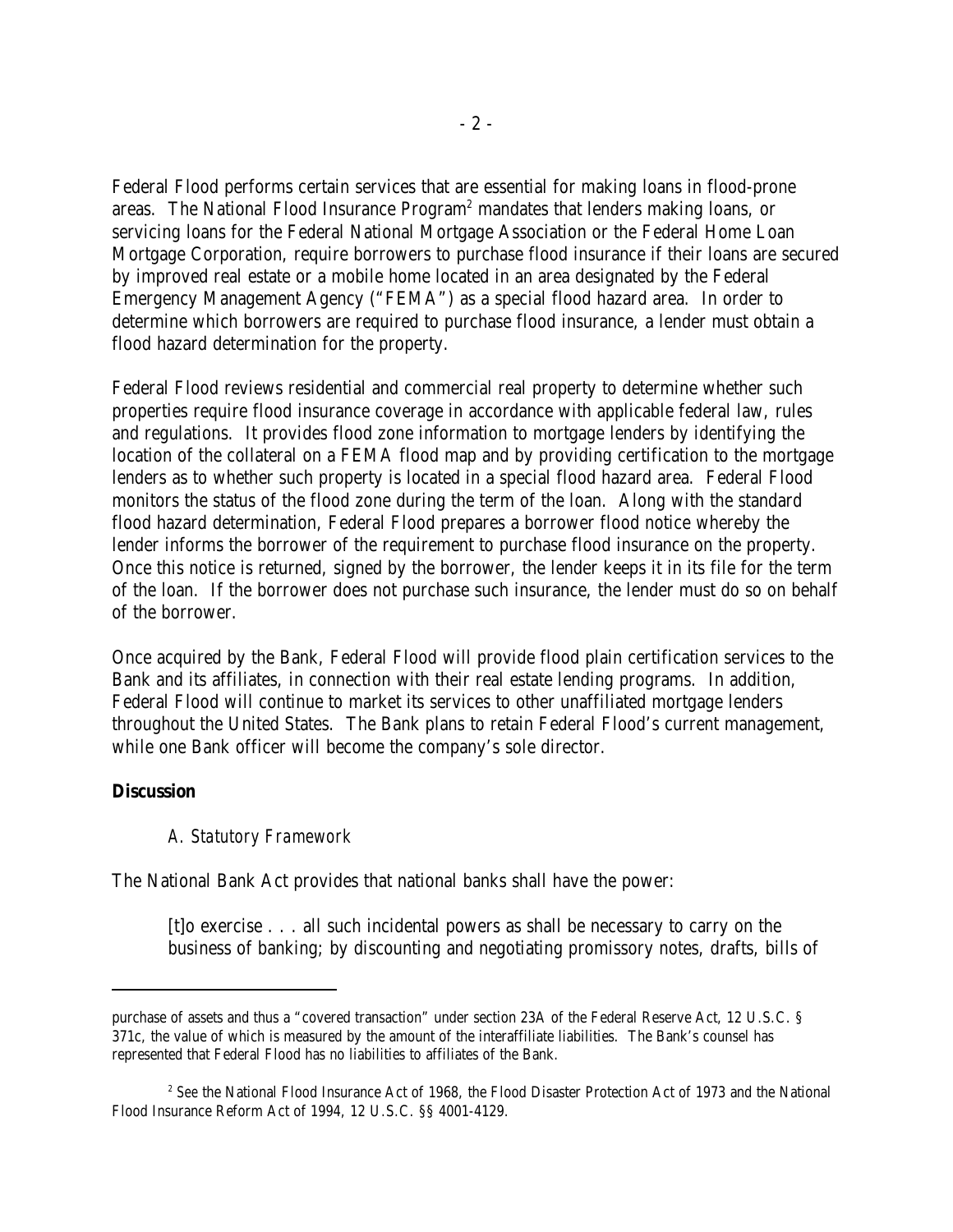exchange, and other evidences of debt; by receiving deposits; by buying and selling exchange, coin, and bullion; by loaning money on personal security; and by obtaining, issuing, and circulating notes . . . .

# 12 U.S.C. § 24(Seventh).

The Supreme Court has held that this clause is a broad grant of power to engage in the business of banking, which is not limited to only the five specifically recited activities. National banks therefore have the ability to conduct activities beyond those specifically enumerated in the statute. *NationsBank of North Carolina, N.A. v. Variable Annuity Life Insurance Co.,* 115 S.Ct. 810 (1995) (*"VALIC"*).

Judicial precedent reflects three general principles used to determine whether an activity is part of the business of banking: (1) whether the activity is functionally equivalent to or a logical outgrowth of a recognized banking activity; (2) whether the activity would benefit bank customers or is convenient or useful to banks; and (3) whether the activity involves risks similar in nature to those already assumed by banks. *See, e.g., Merchants' Bank v. State Bank,* 77 U.S. 604 (1871); *M & M Leasing Corp. v. Seattle First National Bank*, 563 F.2d 1377, 1382 (9th Cir. 1977), *cert. denied,* 436 U.S. 956 (1978); *American Insurance Association v. Clarke*, 865 F.2d 278, 282 (2d Cir. 1988).

# *B. Flood Hazard Determination is Part of the Business of Banking*

The Bank is required by law to determine whether a property held as security against a loan is located in a special flood hazard area. The OCC has issued regulations at 12 C.F.R. Part 22 to implement this requirement. Under these regulations, "[a] bank shall not make, increase, extend, or renew any designated loan unless the building or mobile home and any personal property securing the loan is covered by flood insurance for the term of the loan." 12 C.F.R. § 22.3(a). The regulations also recognize that banks can either make this determination themselves, or hire a servicer to do it, and charge borrowers a reasonable fee for these services. 12 C.F.R. § 22.8(a).

Because a national bank clearly has the authority to make flood hazard determinations, and indeed it must do so, a national bank's operating subsidiary may also engage in these activities on behalf of the bank. In short, the Bank can either engage in the activity itself or rely upon Federal Flood to provide the service for it. *See generally* 12 C.F.R 5.34(d)(1) (an operating subsidiary can engage in activities that are part of or incidental to the business of banking pursuant to 12 U.S.C. § 24(Seventh)).

*C. Providing Flood Hazard Determinations as a Correspondent Service to Mortgage Lenders is Part of the Business of Banking*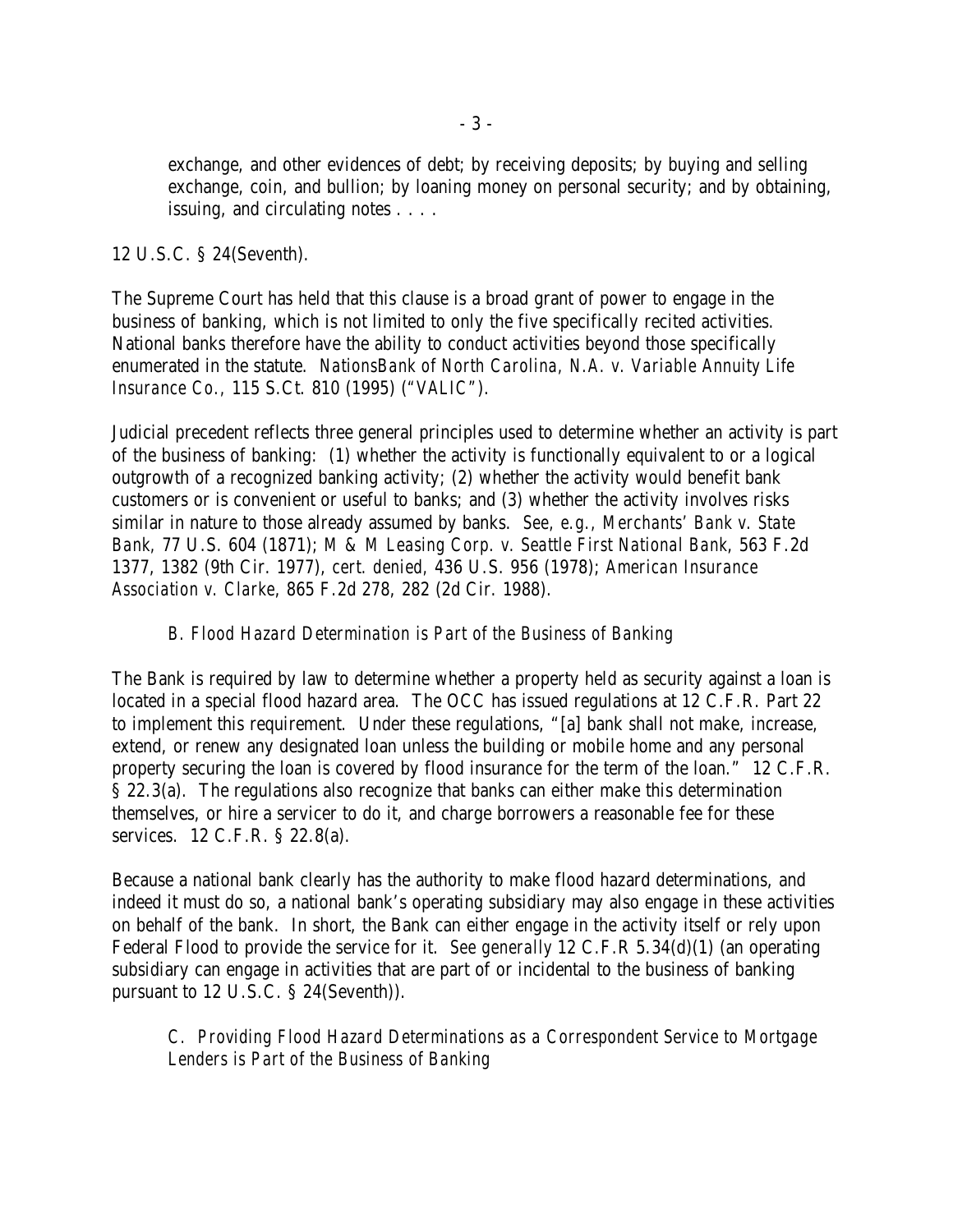Providing mortgage lenders with flood hazard determination services to meet their real estate lending needs satisfies each of the three general business of banking principles.

*1. The activities are functionally equivalent to or a logical outgrowth of a recognized banking activity.*

The flood hazard determination and certification service that Federal Flood will offer to other lenders is related to and a logical outgrowth of the service it will render to the Bank in the Bank's own mortgage lending. It is a correspondent service similar to many others that national banks have traditionally performed for financial institutions with whom they maintain relationships.

In *United States v. Citizens and Southern Nat'l Bank*, 422 U.S. 86, 114-15 (1975), the Supreme Court observed:

Dating back to colonial times, correspondent banking originally provided an extended network of independent unit banks with a link to financial centers, and at the same time furnished substitute central banking functions. Today, as a vital component of the era of electronic banking, it enables city correspondents to provide customers with a range of services that is varied, extensive and constantly expanding; one survey lists as many as fifty different categories.

The Court then noted that "[a]mong the services typically provided within a conventional correspondent arrangement are check clearing, help with bill collections, participation in large loans, legal advice, help in building securities portfolios, counseling as to personnel policies, staff training, help in site selection, auditing, and the provision of electronic data processing." *Id.*

The OCC too has long recognized that national banks are authorized to offer correspondent services to others that involve activities that the banks themselves do on behalf of their own customers or as an aspect of conducting their own business operations. *See, e.g.*, Interpretive Letter No. 513, *reprinted in* [1990-1991 Transfer Binder] Fed. Banking L. Rep. (CCH) ¶ 83,215 (June 18, 1990) (permitting national banks to provide other financial institutions with loan application and disclosure documents, mail room processing, bank communication support services, and courier services); Interpretive Letter No. 493, *reprinted in* [1989-1990 Transfer Binder] Fed. Banking L. Rep. (CCH) ¶ 83,078 (November 22, 1989) (permitting national banks to perform traditional back office operations and customer services for other financial institutions); Interpretive Letter No. 467, *reprinted in* [1988-1989 Transfer Binder] Fed. Banking L. Rep. (CCH) ¶ 85,691 (January 24, 1989) (permitting national banks to offer real estate appraisal services to other financial institutions); Interpretive Letter No. 137, *reprinted in* [1981-1982 Transfer Binder] Fed. Banking L. Rep. (CCH) ¶ 85,218 (December 27, 1979) (permitting national banks to pass on the benefits of their experience in managing a bank, improving the efficiency of internal operations, and marketing bank services).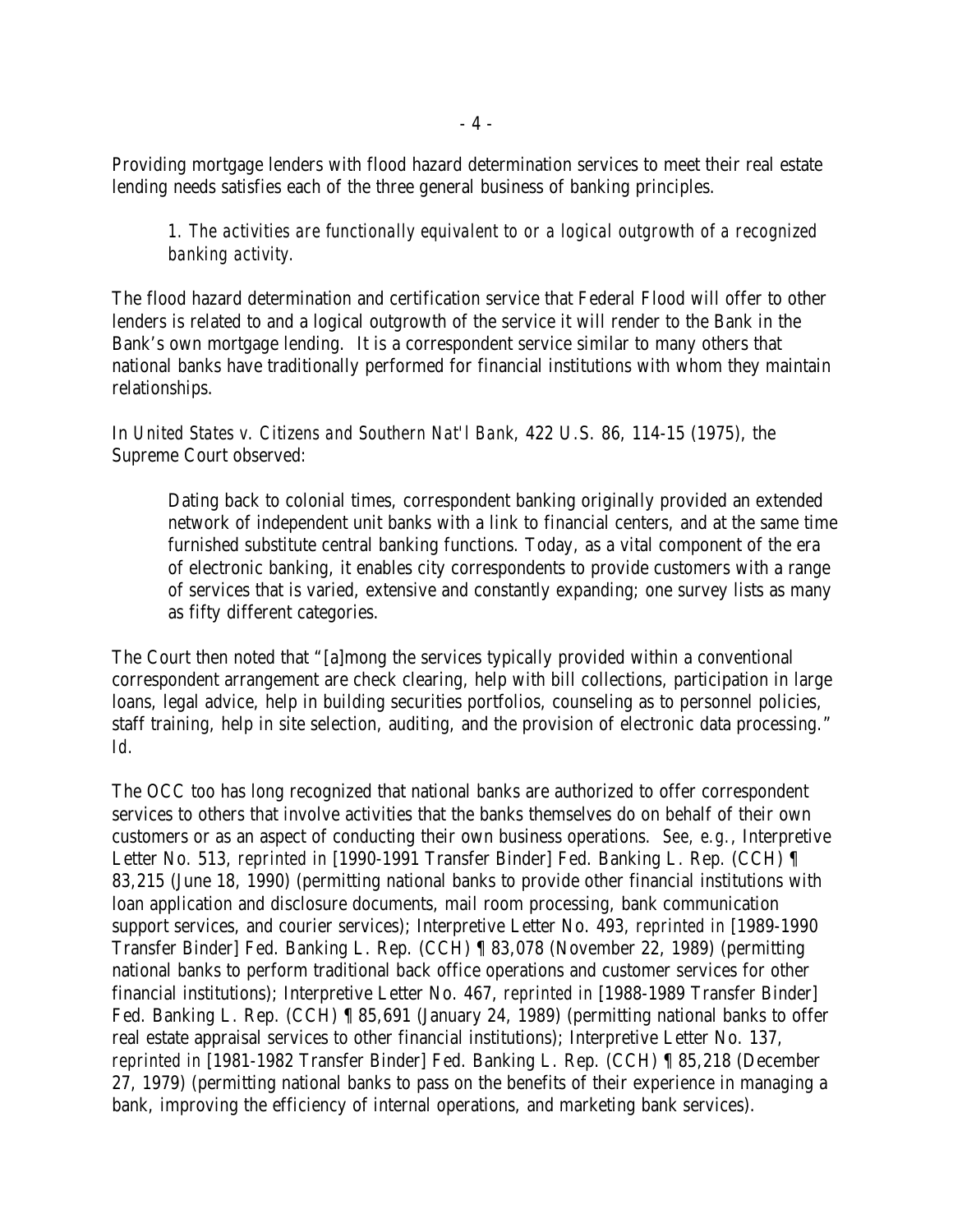Interpretive Letter No. 467, *supra*, approved an operating subsidiary to perform real estate appraisals as a correspondent service for other financial institutions. In doing so, the letter stated that "[t]he performance of real estate appraisals for a bank's own loans is an activity traditionally engaged in by banks. Such appraisals are obviously a necessary element of real estate lending . . . . Thus, a national bank may perform real estate appraisals . . . for other financial institutions pursuant to 12 U.S.C. § 24(Seventh)." Likewise here, flood hazard determinations are a necessary element of real estate lending and the operating subsidiary may perform these determinations for its parent Bank and for other lenders.

#### *2. The activities benefit bank customers or are convenient or useful to banks.*

Federal Flood will respond to the needs of banks and other mortgage lenders by providing them with flood hazard determinations for use in connection with their real estate loans. This will be a convenient and useful service for these lenders. Moreover, by marketing its services to others as well as to the parent Bank, Federal Flood will be able to fully utilize its resources and expertise. This is similar to the situation contemplated by Interpretive Ruling 7.1019, 12 C.F.R. § 7.1019, involving the furnishing of products and services by electronic means and facilities. This ruling permits a national bank, "in order to optimize the use of the bank's resources, [to] market and sell to third parties electronic capacities acquired or developed by the bank" for its own use. *See also* Interpretive Letter No. 754, *reprinted in* [Current] Fed. Banking L. Rep.(CCH) ¶ 81,118 (November 6,1996) permitting an operating subsidiary to provide computer networking packages for other financial institutions. This was viewed as being beneficial to the parent bank because it allowed it to "utilize and be compensated for its expertise" in maintaining current account information on customers by electronic means.

## *3. The activities involve risks similar in nature to those already assumed by banks*.

A lender who makes an erroneous flood hazard determination may be liable for losses suffered by the borrower as a result of the error. If the lender makes a determination that a property is outside of a flood hazard zone when it is actually in a flood hazard zone, and the property is subsequently flooded and damaged or destroyed, the lender could be liable for losses up to what would have been paid had the property been properly insured. If the determination states that a property is in a flood hazard zone when it is not, then the lender could be liable for the amount paid for unneeded insurance. These risks associated with making erroneous flood hazard determinations are undertaken by banks and other mortgage lenders under the law. They are the same risks that will be undertaken by Federal Flood.

While the extent of the risk will be increased because of the greater number of flood hazard determinations Federal Flood will perform for other lenders besides the Bank, the nature of the risk remains exactly the same as if Federal Flood only provided flood hazard determination services for the Bank. An analogy can be drawn to making loans. Just as a bank incurs a credit risk when it makes one loan to a borrower, it incurs the same kind of risk, credit risk, when it makes many more loans to many different borrowers. The risk is the same, *i.e.,* the